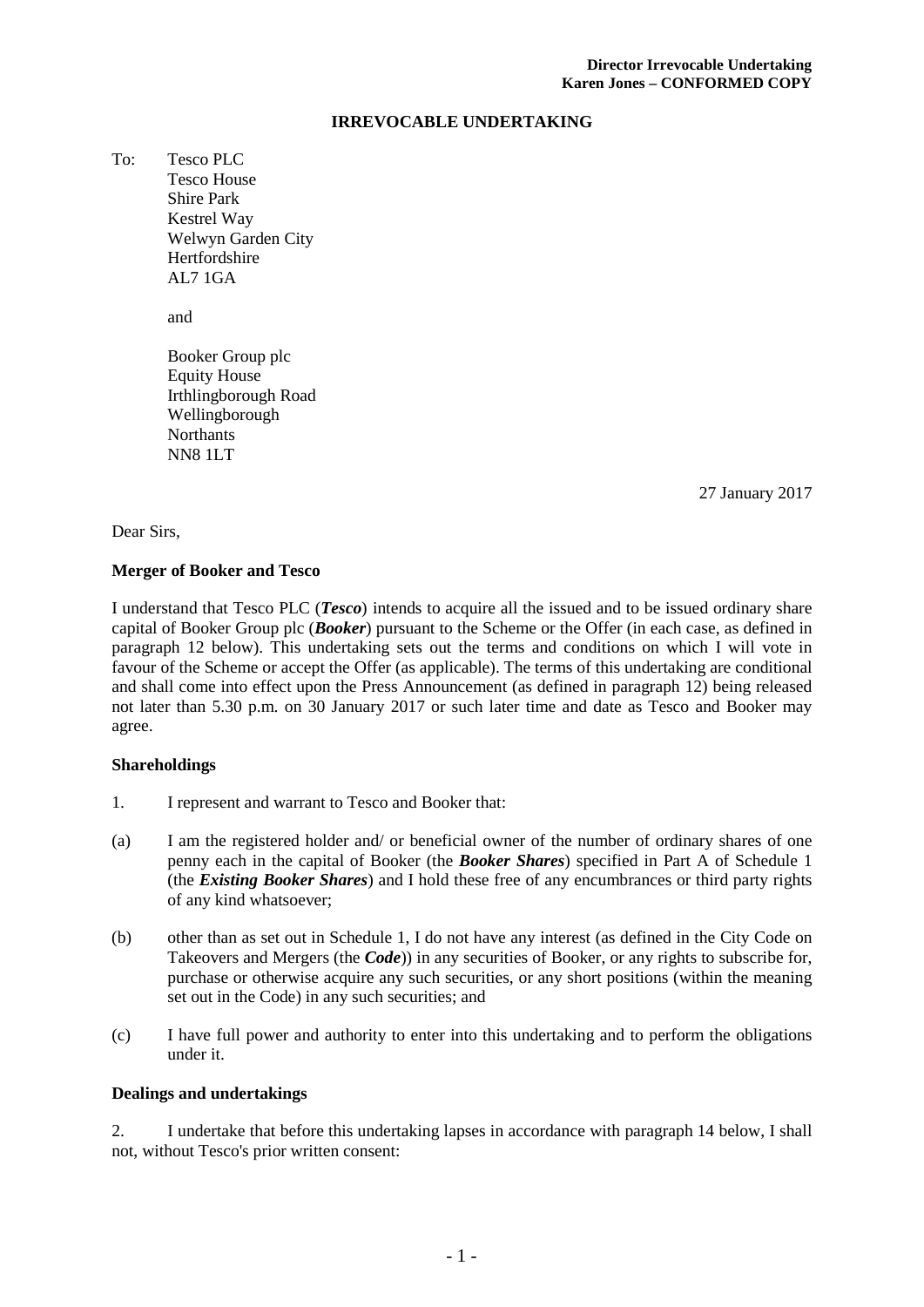- <span id="page-1-1"></span>(a) (other than pursuant to the Merger and subject to paragraph [5\)](#page-1-0) sell, transfer, charge, encumber, grant any option or lien over or otherwise dispose of any interest in any Existing Booker Shares or any other shares in Booker issued or unconditionally allotted to, or otherwise acquired by, me before then (*Further Booker Shares*);
- (b) in my capacity as shareholder of Booker, accept, in respect of the Existing Booker Shares or any Further Booker Shares, any offer or other transaction made in competition with or which would otherwise be reasonably expected to frustrate, impede or delay the Merger (as defined in paragraph [12](#page-4-0) of this undertaking);
- (c) in my capacity as shareholder of Booker, vote, in respect of the Existing Booker Shares or any Further Booker Shares, in favour of any resolution to approve any scheme of arrangement of Booker, or other transaction which is proposed in competition with or which would otherwise be reasonably expected to frustrate, impede or delay the Merger;
- <span id="page-1-2"></span>(d) in my capacity as shareholder of Booker, vote, in respect of the Existing Booker Shares or any Further Booker Shares, in favour of or otherwise consent to any matter for the purposes of Rule 21 of the Code;
- <span id="page-1-3"></span>(e) (other than pursuant to the Merger) enter into any agreement or arrangement, incur any obligation or give any indication of intent:
	- (i) to do any of the acts referred to in paragraphs  $2(a)$  to  $2(d)$ ; or
	- (ii) which, in relation to the Existing Booker Shares or any Further Booker Shares, would or might restrict or impede the implementation of the Merger or my ability to comply with this undertaking,

and for the avoidance of doubt, references in this paragraph [2\(e\)](#page-1-3) to any agreement, arrangement, obligation or indication of intent includes any agreement, arrangement, obligation or indication of intent whether or not legally binding or subject to any condition or which is to take effect if the Scheme or the Offer (as the case may be) lapses or is withdrawn or if this undertaking ceases to be binding or following any other event.

- <span id="page-1-4"></span>3. I further undertake not to, until the earlier of:
- (a) this undertaking lapsing in accordance with paragraph [14](#page-5-0) below; or
- (b) either the Scheme being approved by the Court or the Offer becoming unconditional as to acceptances,

except with the prior written consent of Tesco (not to be unreasonably withheld), acquire any interests (as defined in the Code) or otherwise deal or undertake any dealing (as defined in the Code) in any relevant securities (as defined in the Code) of Booker or Tesco (other than as permitted under paragrap[h 5\)](#page-1-0).

<span id="page-1-5"></span>4. I undertake to cause the registered holder of any Existing Booker Shares and/or (if applicable) Further Booker Shares of which I am the beneficial owner to comply with the undertakings in paragraphs [2](#page-0-0) and [3](#page-1-4) above in respect of those Existing Booker Shares and/or (if applicable) Further Booker Shares.

<span id="page-1-0"></span>5. Notwithstanding any other provisions of this undertaking, I shall be permitted to: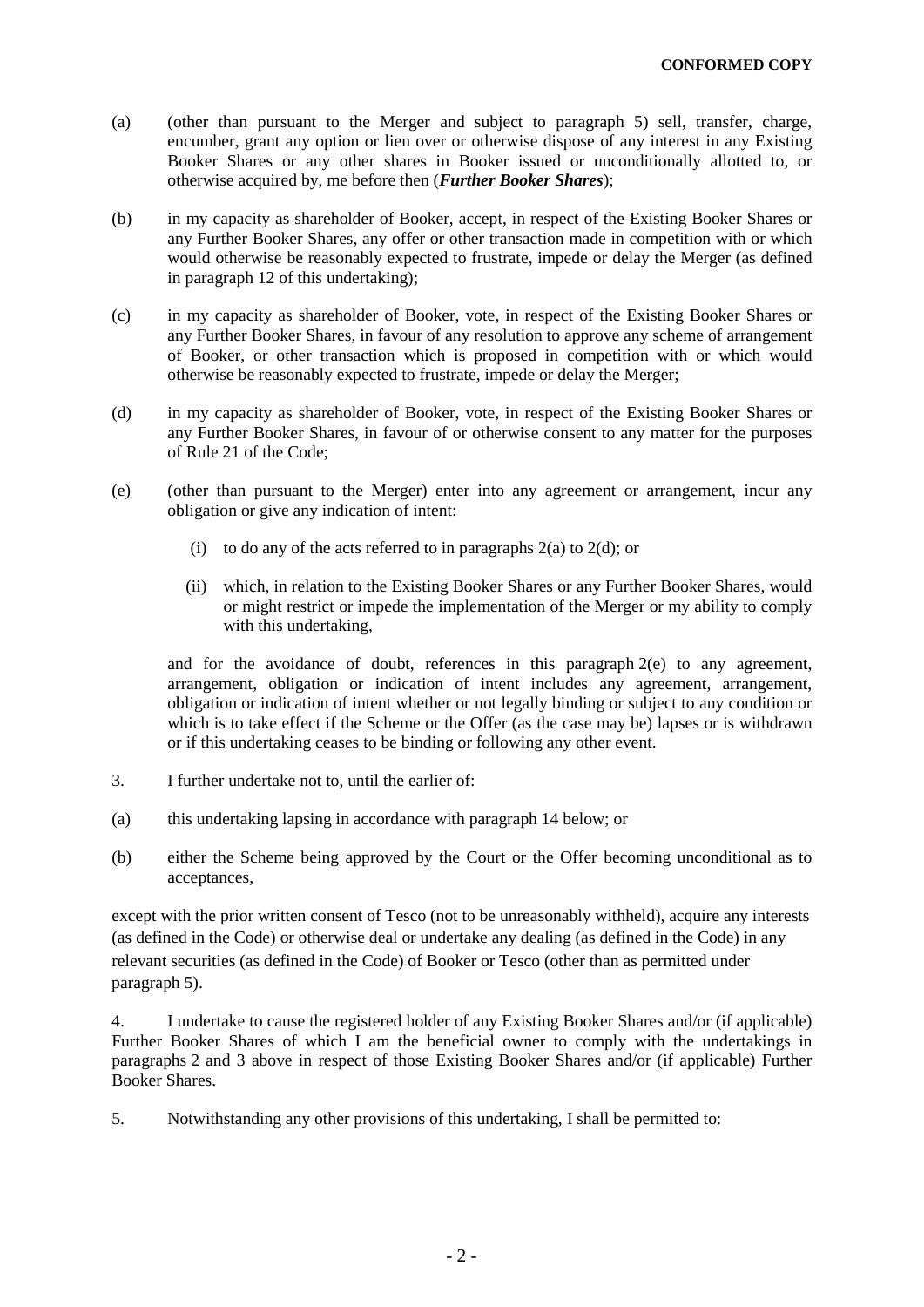- (a) transfer the entire legal and beneficial interest, in some or all of the Existing Booker Shares or any Further Booker Shares, (in one or more transactions) to one or more of my family members (as defined in section 253 of the Companies Act 2006) provided that:
	- (i) such a transfer is undertaken as part of my bona fide tax planning;
	- (ii) I notify Tesco that I intend to make such transfer at least three Business Days prior to effecting the transfer; and
	- (iii) with effect from the time of such transfer, I will procure compliance by the transferee of the obligations contained in this undertaking in respect of such transferred Booker Shares as if the transferee had given this undertaking in respect of such transferred Booker Shares,

and, in the event of any sale, disposal or transfer, all references to Existing Booker Shares and Further Booker Shares (as applicable) in this undertaking shall be deemed to be amended accordingly.

### **Undertaking to vote in favour of the Scheme and/or to accept the Offer**

- <span id="page-2-0"></span>6. I irrevocably undertake that:
- <span id="page-2-3"></span><span id="page-2-2"></span><span id="page-2-1"></span>(a) if Tesco elects to implement the Merger by way of the Scheme:
	- (i) I shall exercise all voting rights attaching to the Existing Booker Shares and any Further Booker Shares to vote in favour of all resolutions to approve the Scheme and/or the Merger, and any related matters, proposed at any general or class meeting (*General Meeting*) and Court convened meeting (*Court Meeting*) of Booker to be convened and held in connection with the Scheme and/or the Merger, or at any adjournment of any such meeting, either (A) in person or (B) by executing and lodging a form of proxy or by giving instruction to a proxy via the CREST system as soon as possible and in any event not later than 3.00 p.m. on the tenth day after Booker sends the formal document setting out the terms and conditions of the Scheme (the *Scheme Document*) to Booker shareholders (or, in respect of any Further Booker Shares, within three Business Days of becoming the registered holder of such Further Booker Shares, if later);
	- (ii) I shall not revoke or amend the terms of any proxy or instruction submitted in accordance with paragraph  $6(a)(i)$  $6(a)(i)$ , or submit any new form of proxy or other proxy voting instructions, either in writing or by attendance at any General Meeting or Court Meeting (including any adjournment thereof) or otherwise;
	- (iii) I shall cause the registered holder of any Existing Booker Shares and/or (if applicable) Further Booker Shares of which I am the beneficial owner to comply with the undertakings in paragraphs  $6(a)(i)$  $6(a)(i)$  and  $6(a)(ii)$  $6(a)(ii)$  in respect of those Existing Booker Shares and/or (if applicable) Further Booker Shares;
	- (iv) Tesco shall acquire the Existing Booker Shares and any Further Booker Shares pursuant to the Scheme which provides for the transfer of such shares to Tesco free of any lien, charge, option, equity or encumbrance of any nature whatsoever and together with all rights of any nature attaching to those shares thereon in accordance with the terms of the Scheme; and
- (b) if Tesco elects to implement the Merger by way of the Offer: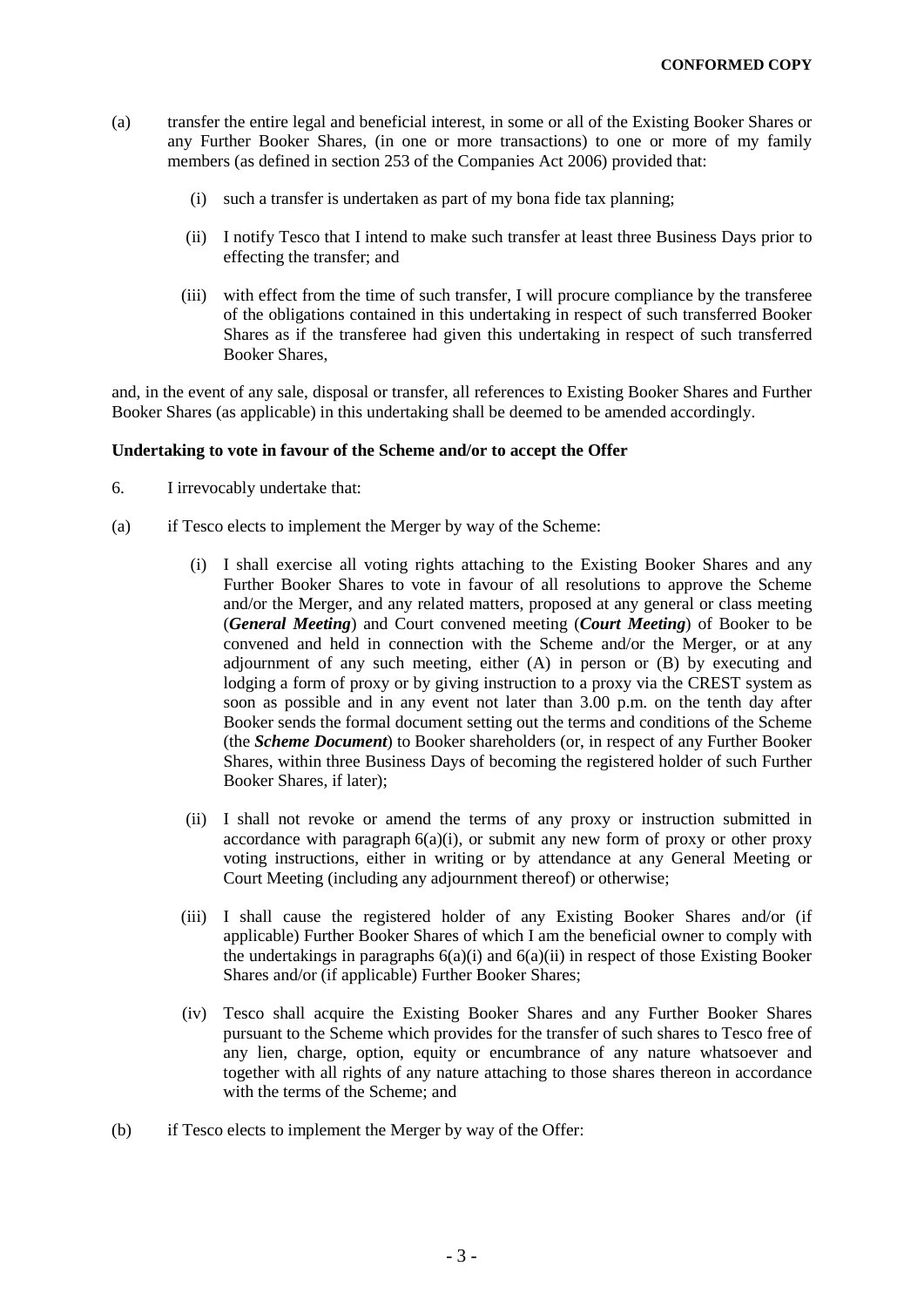- <span id="page-3-0"></span>(i) in respect of the Existing Booker Shares, I shall accept the Offer in accordance with the procedure for acceptance set out in the formal document containing such Offer (the *Offer Document*) not later than ten days after Tesco sends the Offer Document to Booker shareholders and shall accept the Offer in respect of any Further Booker Shares in accordance with the same procedure not later than three Business Days after becoming the registered holder of the Further Booker Shares, if later;
- (ii) I shall cause the registered holder of any Existing Booker Shares and/or (if applicable) Further Booker Shares of which I am the beneficial owner to comply with the undertakings in paragraph [6\(b\)\(i\)](#page-3-0) in respect of those Existing Booker Shares and/or (if applicable) Further Booker Shares;
- (iii) I shall not withdraw any acceptances of the Offer, and will cause the registered holder of any Existing Booker Shares and/or (if applicable) Further Booker Shares of which I am the beneficial owner not to do so; and
- (iv) Tesco shall acquire the Existing Booker Shares and any Further Booker Shares pursuant to the Offer free of any lien, charge, option, equity or encumbrance of any nature whatsoever and together with all rights of any nature attaching to those shares thereon in accordance with the terms of the Offer.

# **Voting Rights**

<span id="page-3-5"></span>7. Until the time this undertaking lapses in accordance with paragraph [14,](#page-5-0) in my capacity as shareholder:

- <span id="page-3-2"></span>(a) I shall exercise the voting rights attached to the Existing Booker Shares and any Further Booker Shares on a Relevant Resolution (as defined in paragraph [8\)](#page-3-1) only in accordance with Tesco's directions;
- (b) I shall exercise the rights attaching to the Existing Booker Shares and any Further Booker Shares to requisition or join in requisitioning any general or class meeting of Booker pursuant to section 303 Companies Act 2006 for the purposes of considering a Relevant Resolution and to require Booker to give notice of such a resolution pursuant to section 338 Companies Act 2006 only in accordance with Tesco's directions;
- <span id="page-3-3"></span>(c) for the purpose of voting on a Relevant Resolution, I shall vote, in respect of the Existing Booker Shares and any Further Booker Shares, in accordance with Tesco's directions either in person or by executing and lodging a form of proxy or by giving instruction to a proxy via the CREST system (and I shall not revoke or amend the terms of any proxy or instruction so submitted, or submit any new form of proxy or other proxy voting instructions, either in writing or by attendance at such general or class meeting (including any adjournment thereof) or otherwise); and
- (d) I shall cause the registered holder of any Existing Booker Shares and/or (if applicable) Further Booker Shares of which I am the beneficial owner to comply with paragraphs [7\(a\)](#page-3-2) to [7\(c\)](#page-3-3) in respect of those Existing Booker Shares and/or (if applicable) Further Booker Shares.

# <span id="page-3-1"></span>8. A *Relevant Resolution* means:

<span id="page-3-4"></span>(a) a resolution (whether or not amended) proposed at a general or class meeting of Booker, or at an adjourned meeting, the passing of which is required to implement the Merger or which, if passed, might result in any condition of the Merger not being fulfilled or which would reasonably be expected to frustrate, impede or delay the Merger in any way (including, for the avoidance of doubt, any resolution to approve any scheme of arrangement or other transaction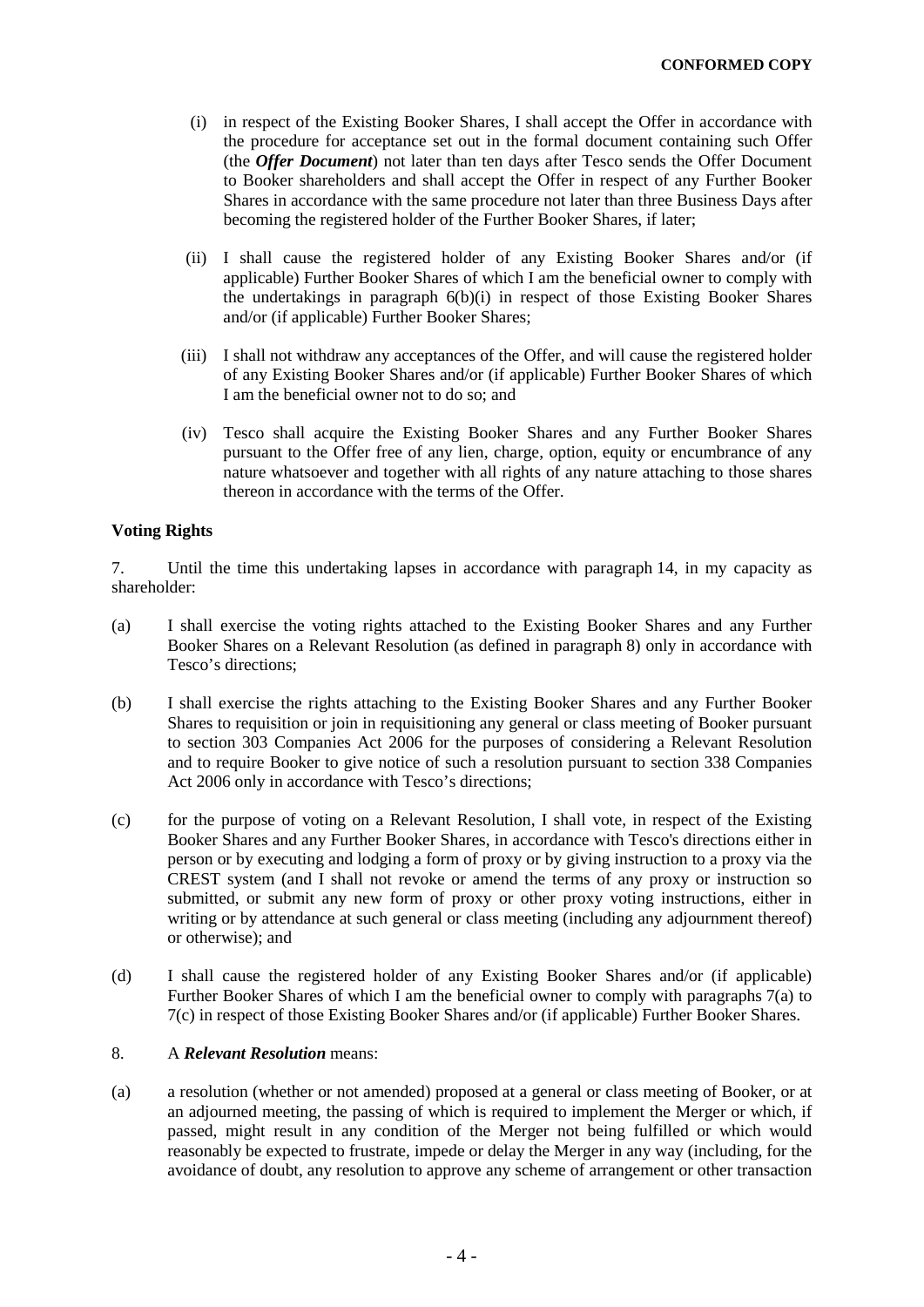in relation to Booker which is proposed in competition with or which would reasonably be expected to frustrate, impede or delay the Merger) or which is to approve a matter for the purposes of Rule 21 of the Code;

- (b) a resolution to adjourn a general or class meeting of Booker whose business includes the consideration of a resolution falling within paragraph [8\(a\);](#page-3-4) and
- (c) a resolution to amend a resolution falling within paragraph  $8(a)$  or paragraph  $8(b)$ .

### **Documentation**

- 9. I consent to:
- (a) this undertaking being disclosed to the Panel;
- (b) the inclusion of references to me and any Existing Booker Shares and/or (if applicable) Further Booker Shares of which I am the beneficial owner, and particulars of this undertaking, my holdings of, interests in, rights to subscribe for and short positions in relevant securities of Booker being included in the Press Announcement and any offer document or scheme document published in connection with the Merger, and any other announcement made, or document issued, by or on behalf of Tesco in connection with the Merger; and
- (c) this undertaking being available for inspection as required by Rule 26.2 of the Code or the Listing Rules of the Financial Conduct Authority including, without limitation, being made publicly available on the websites of Tesco and Booker.

### **Secrecy**

10. I shall keep secret the possibility, terms and conditions of the Merger and the existence and terms of this undertaking until the Press Announcement is released, provided that I may disclose the same to Booker and its advisers in which case I shall procure that they observe secrecy in the same terms. The obligations in this paragraph shall survive termination of this undertaking.

11. I understand that the information you have given to me in relation to the Merger must be kept confidential until the Press Announcement is released or the information has otherwise become generally available. To the extent any of the information is inside information for the purposes of the Criminal Justice Act 1993 or the Market Abuse Regulation (EU) No 596/2014, I will comply with the applicable restrictions in those enactments on dealing in securities and disclosing inside information.

### **Interpretation**

- <span id="page-4-0"></span>12. In this undertaking:
- (a) references to *Business Days* means a day, other than a Saturday, Sunday or public holiday when banks are open for business in London;
- (b) references to the *Merger* means the proposed acquisition by Tesco of ordinary shares of one penny each in the capital of Booker, whether pursuant to the Scheme or the Offer;
- (c) references to the *Offer* means any offer to be made by or on behalf of Tesco to acquire all of the issued and to be issued ordinary share capital of Booker other than that already owned by Tesco and its associates (as defined in section 988 Companies Act 2006), and a reference to the *Offer* also includes any new, increased, renewed or revised offer made by Tesco to acquire shares in Booker provided that the value, in the reasonable opinion of J.P. Morgan Cazenove, of the consideration to be paid for each ordinary share of one penny in the capital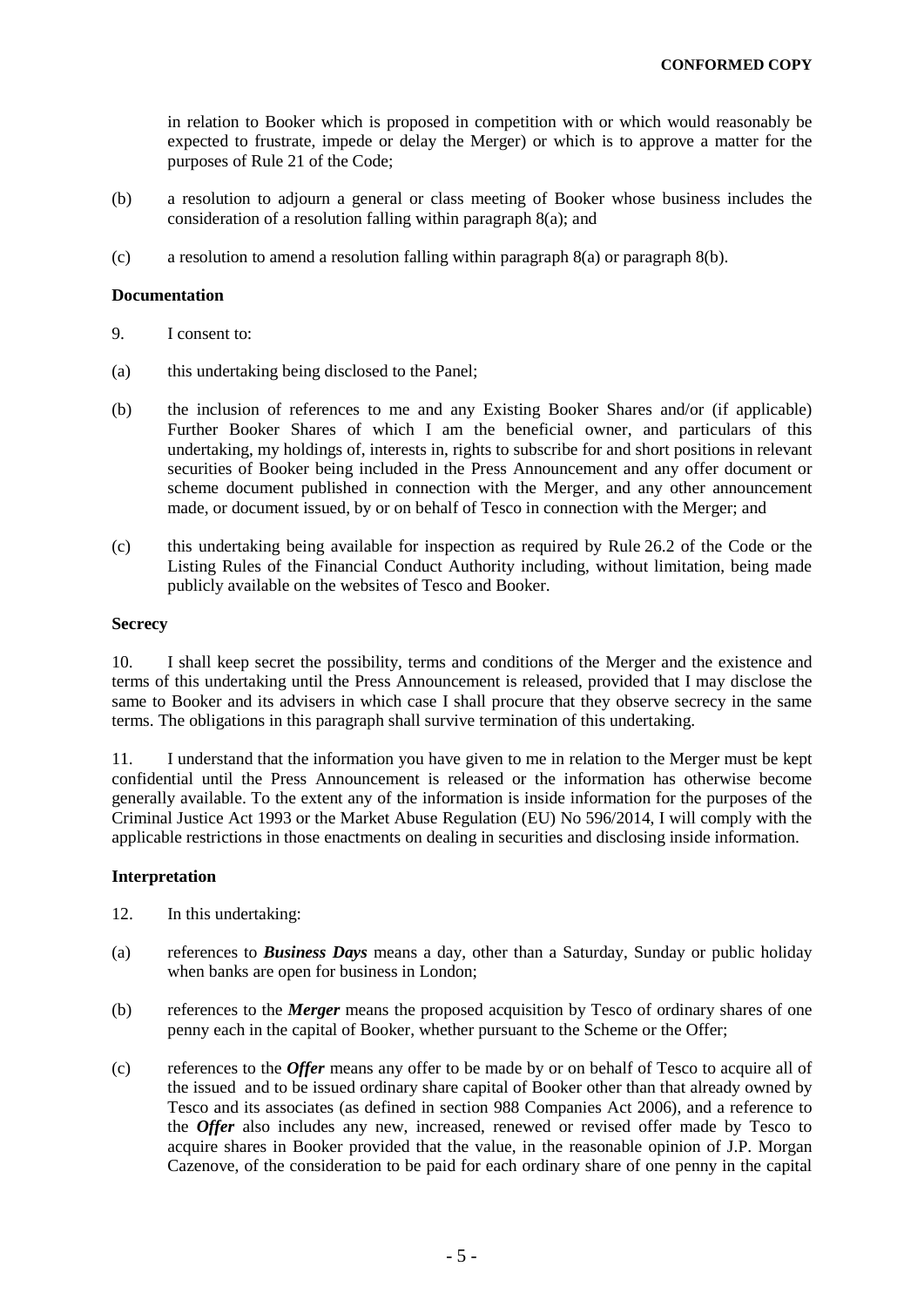of Booker does not represent a reduction in the value of the original proposal as set out in the Press Announcement;

- (d) references to *Press Announcement* mean the announcement announcing the Merger to be issued by Tesco pursuant to Rule 2.7 of the Code; and
- (e) references to the *Scheme* means any scheme of arrangement of Booker under section 895 Companies Act 2006 (including any new, increased, renewed or revised scheme of arrangement) for the acquisition by Tesco of all of the issued and to be issued ordinary share capital of Booker other than that already owned by Tesco, and a reference to the *Scheme* also includes any new, increased, renewed or revised scheme of arrangement made by Tesco to acquire shares in Booker provided that the value, in the reasonable opinion of J.P. Morgan Cazenove, of the consideration to be paid for each ordinary share of one penny in the capital of Booker does not represent a reduction in the value of the original proposal as set out in the Press Announcement.

# **Time of the Essence**

13. Any time, date or period mentioned in this undertaking may be extended by mutual agreement but as regards any time, date or period originally fixed or as extended, time shall be of the essence.

### **Lapse of undertaking**

- <span id="page-5-0"></span>14. This undertaking shall lapse if:
- (a) Tesco announces that it does not intend to make or proceed with the Merger and no new, revised or replacement Scheme or Offer is announced in accordance with Rule 2.7 of the Code at the same time;
- (b) the Scheme or Offer lapses or is withdrawn and no new, revised or replacement Scheme or Offer has been announced, in accordance with Rule 2.7 of the Code, in its place or is announced, in accordance with Rule 2.7 of the Code, at the same time;
- (c) the circular to be dispatched to the shareholders of Tesco in connection with the Merger (the *Tesco Circular*) and (if different) the document convening the general meeting of Tesco shareholders (and any adjournment thereof) (the *Tesco General Meeting*) to be convened for the purpose of considering, and if thought fit, approving, such shareholder resolutions of Tesco as are necessary to approve the Merger (the *Tesco Resolutions*), does not include a unanimous and unconditional recommendation made by the board of directors of Tesco to shareholders of Tesco to approve the Tesco Resolutions (the *Tesco Board Recommendation*), or Tesco makes an announcement prior to the publication of such document(s) that: (i) the board of directors of Tesco no longer intends to make such recommendation or intends adversely to modify or qualify such recommendation; (ii) it will not convene the Tesco General Meeting; or (iii) it does not intend to post the Tesco Circular or (if different) the document convening the Tesco General Meeting;
- (d) the board of directors of Tesco withdraws, adversely modifies or adversely qualifies the Tesco Board Recommendation or fails to publicly reaffirm or re-issue such unanimous and unqualified recommendation before the earlier of  $(A)$  5.30 p.m. on the fifth Business Day following Booker's reasonable request to do so, or (B) the time of the start of the General Meeting (it being understood that the issue of any holding statement(s) issued to shareholders of Tesco following a change of circumstances (so long as any such holding statement contains an express statement that such recommendation is not withdrawn or adversely modified and does not contain a statement that the Tesco Directors intend to withdraw or adversely modify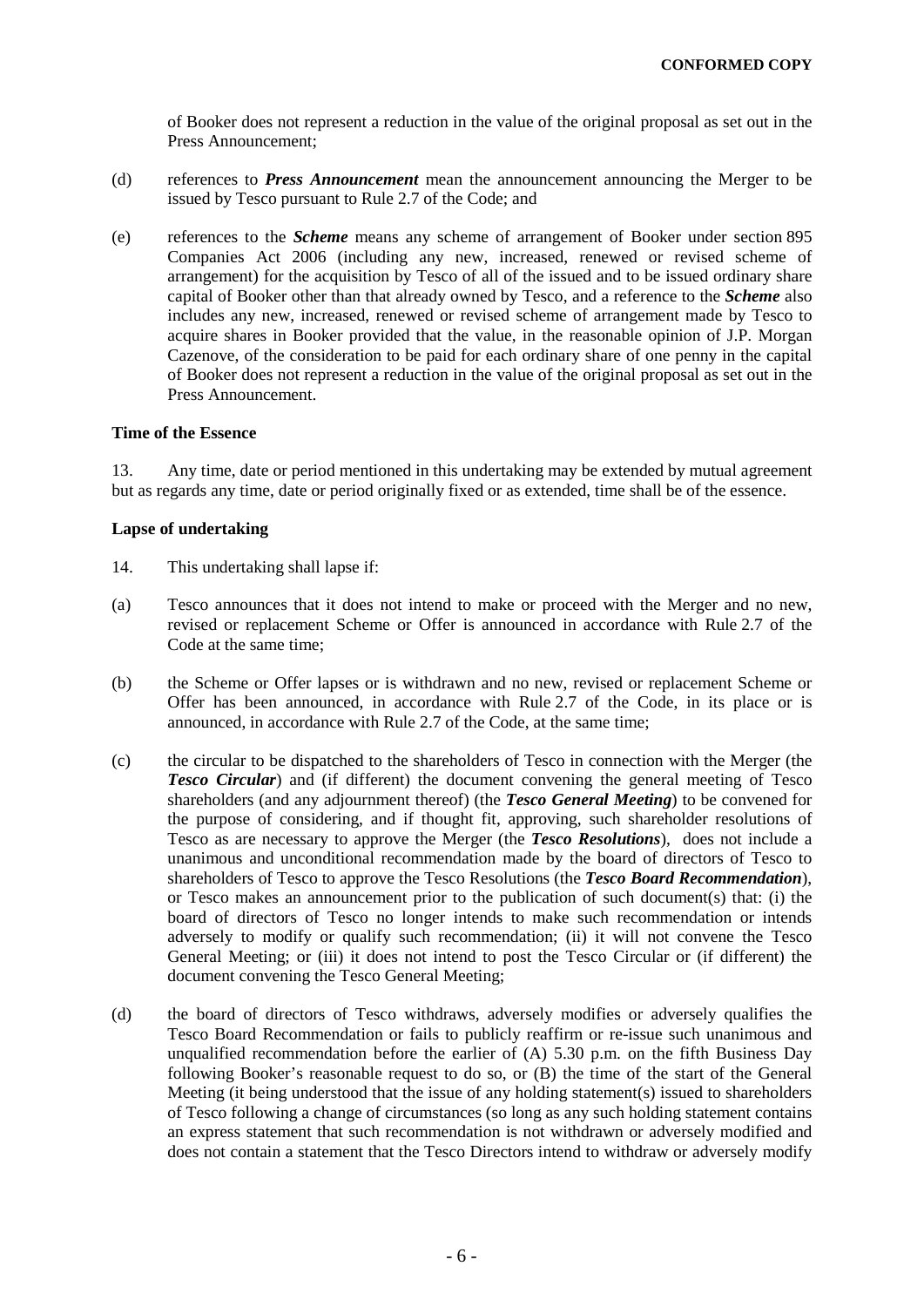such recommendation) shall not constitute a withdrawal or adverse modification of such recommendation for purposes of this paragraph); or

(e) the Scheme or Offer has not become effective by the Longstop Date (as defined in the Press Announcement) (or such later time and date as agreed between Tesco and Booker, with the approval of the Court and/ or the Panel, if required).

If this undertaking lapses, I shall have no claim against Tesco or Booker and neither Tesco nor Booker shall have any claim against me, other than in respect of any prior breach of any of the terms of this undertaking.

### Confirmation

- 15. I confirm that in signing this undertaking, I:
- (a) am not a client or customer of Greenhill & Co International LLP (*Greenhill*) or Barclays Bank PLC (*Barclays*) for the purposes of the Conduct of Business Sourcebook of the Financial Conduct Authority and that Greenhill and Barclays are acting for Tesco in connection with the Merger and no-one else and are not responsible to anyone other than Tesco for providing the protections afforded to customers of Greenhill or Barclays nor for providing advice in relation to the Merger;
- (b) am not a client or customer of J.P. Morgan Limited (*J.P. Morgan Cazenove*) for the purposes of the Conduct of Business Sourcebook of the Financial Conduct Authority and that J.P. Morgan Cazenove is acting for Booker in connection with the Merger and no-one else and is not responsible to anyone other than Booker for providing the protections afforded to customers of J.P. Morgan Cazenove nor for providing advice in relation to the Merger; and
- (c) have been given an adequate opportunity to consider whether or not to execute this undertaking and to obtain independent advice.

# **Power of Attorney**

16. In order to secure the performance of my obligations under this undertaking, I appoint any director of Tesco as my attorney:

- (a) if I fail to comply with any of the undertakings in paragraph [6,](#page-2-0) in my name and on my behalf to do all things and to execute all deeds and other documents as may be necessary or desirable to ensure compliance with such undertakings in respect of the Existing Booker Shares and any Further Booker Shares (as appropriate); and
- (b) if I fail to comply with any of the undertakings in paragraph 7, to execute any form of proxy required by Tesco to appoint any person nominated by Tesco to attend a general or class meeting of Booker and vote on a Relevant Resolution (as defined in paragraph [8\)](#page-3-1).

17. I agree that this power of attorney is given by way of security and is irrevocable in accordance with section 4 Powers of Attorney Act 1971 until this undertaking lapses in accordance with paragraph [14.](#page-5-0)

# **Specific Performance**

18. I agree that, if I fail to comply with any of the undertakings in paragraphs [2,](#page-0-0) [3,](#page-1-4) [4,](#page-1-5) [6](#page-2-0) or [7o](#page-3-5)r breach any of my other obligations under this undertaking, damages may not be an adequate remedy and accordingly Tesco shall be entitled to the remedies of specific performance, injunction or other equitable relief.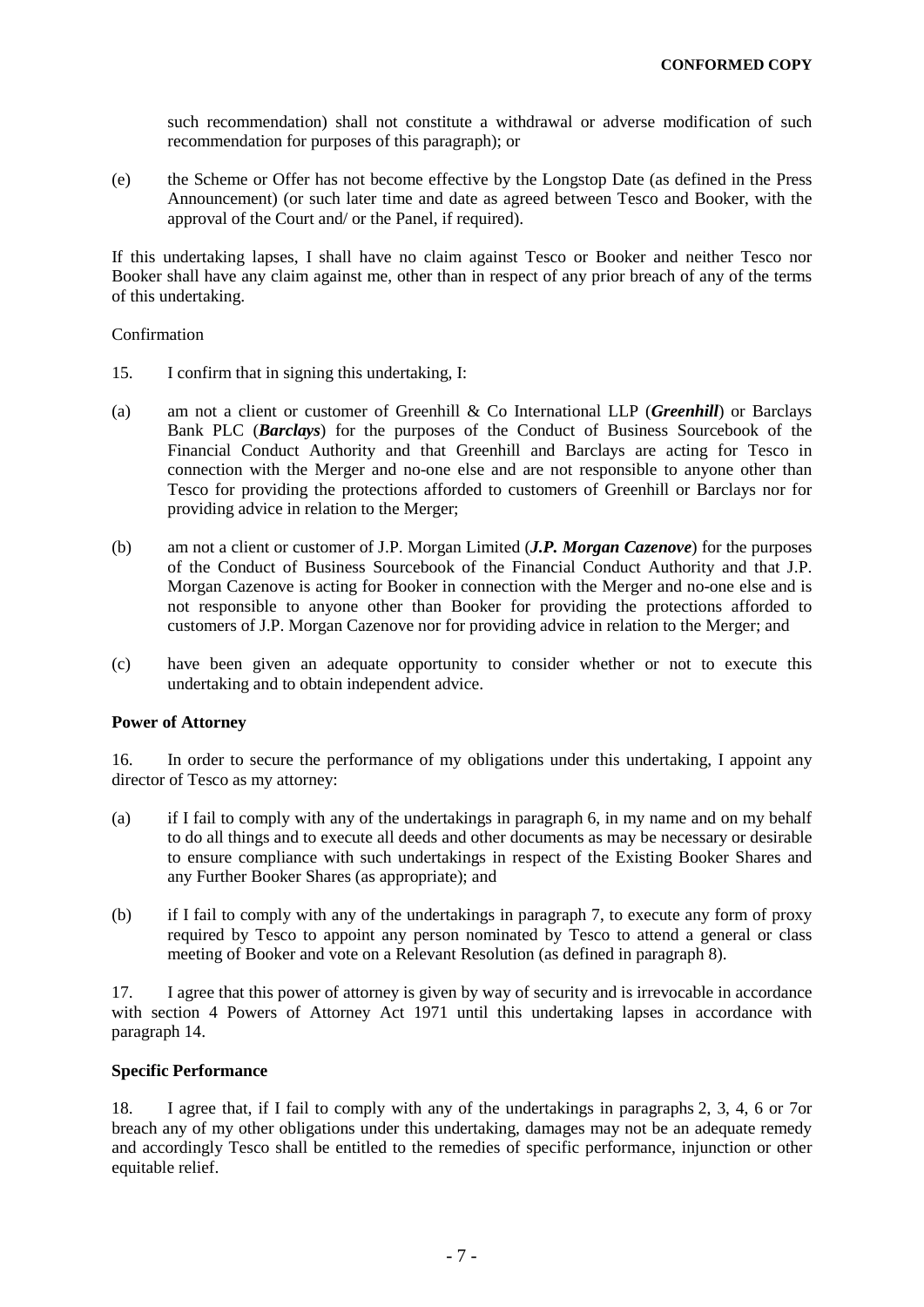**CONFORMED COPY**

# **Governing Law**

19. This undertaking and any non-contractual obligations arising out of or in connection with this undertaking shall be governed by, and interpreted in accordance with, English law. The English courts shall have exclusive jurisdiction in relation to all disputes (including claims for set-off and counterclaims) arising out of or in connection with this undertaking including, without limitation disputes arising out of or in connection with: (i) the creation, validity, effect, interpretation, performance or non-performance of, or the legal relationships established by, this undertaking; and (ii) any non-contractual obligations arising out of or in connection with this undertaking. For such purposes each party irrevocably submits to the jurisdiction of the English courts and waives any objection to the exercise of such jurisdiction.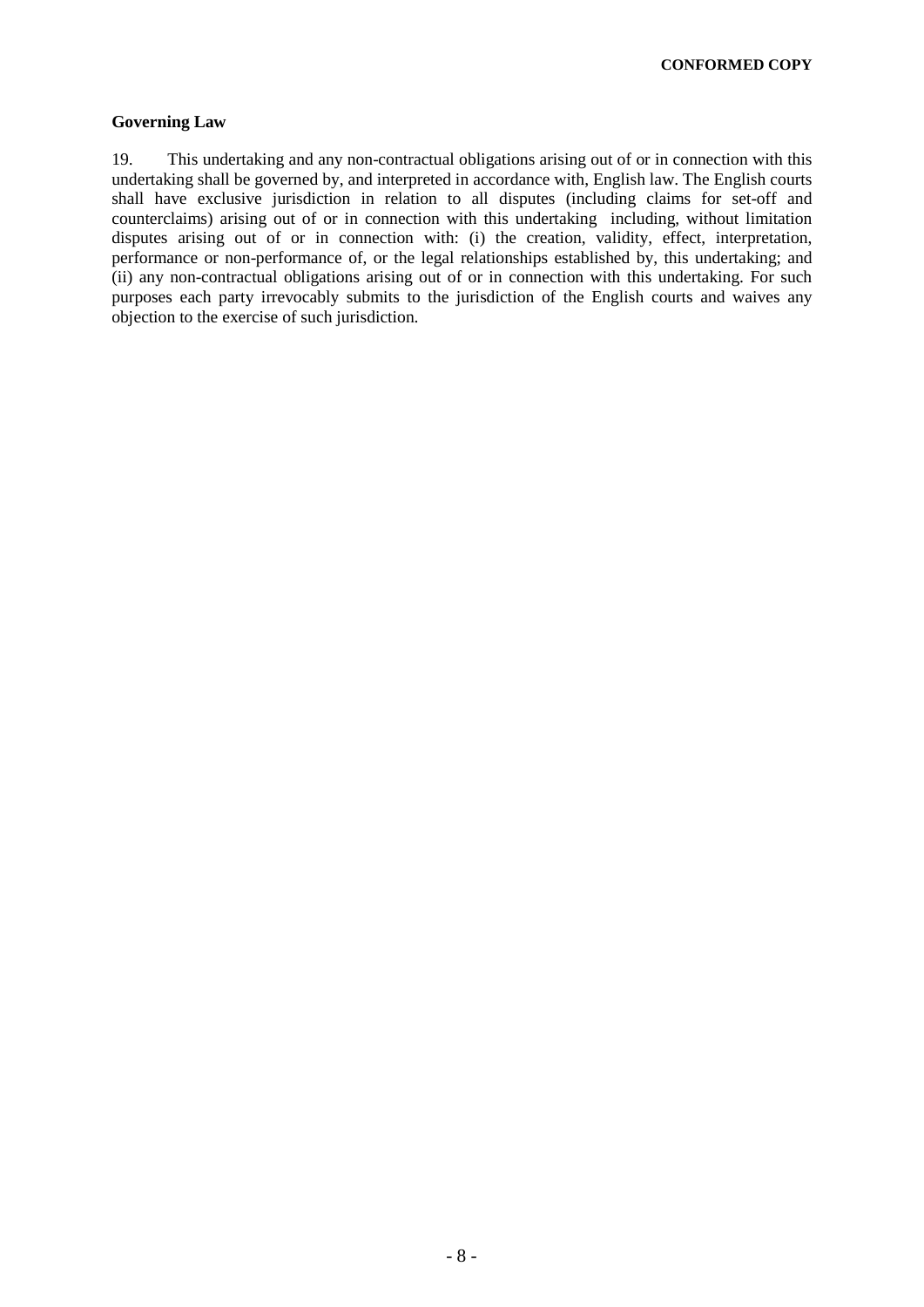# **Schedule 1**

# **Existing Booker Shares**

| No. of ordinary shares of 1p in<br><b>Booker</b> | Name of beneficial owner |
|--------------------------------------------------|--------------------------|
| 100,000                                          | Karen Jones              |